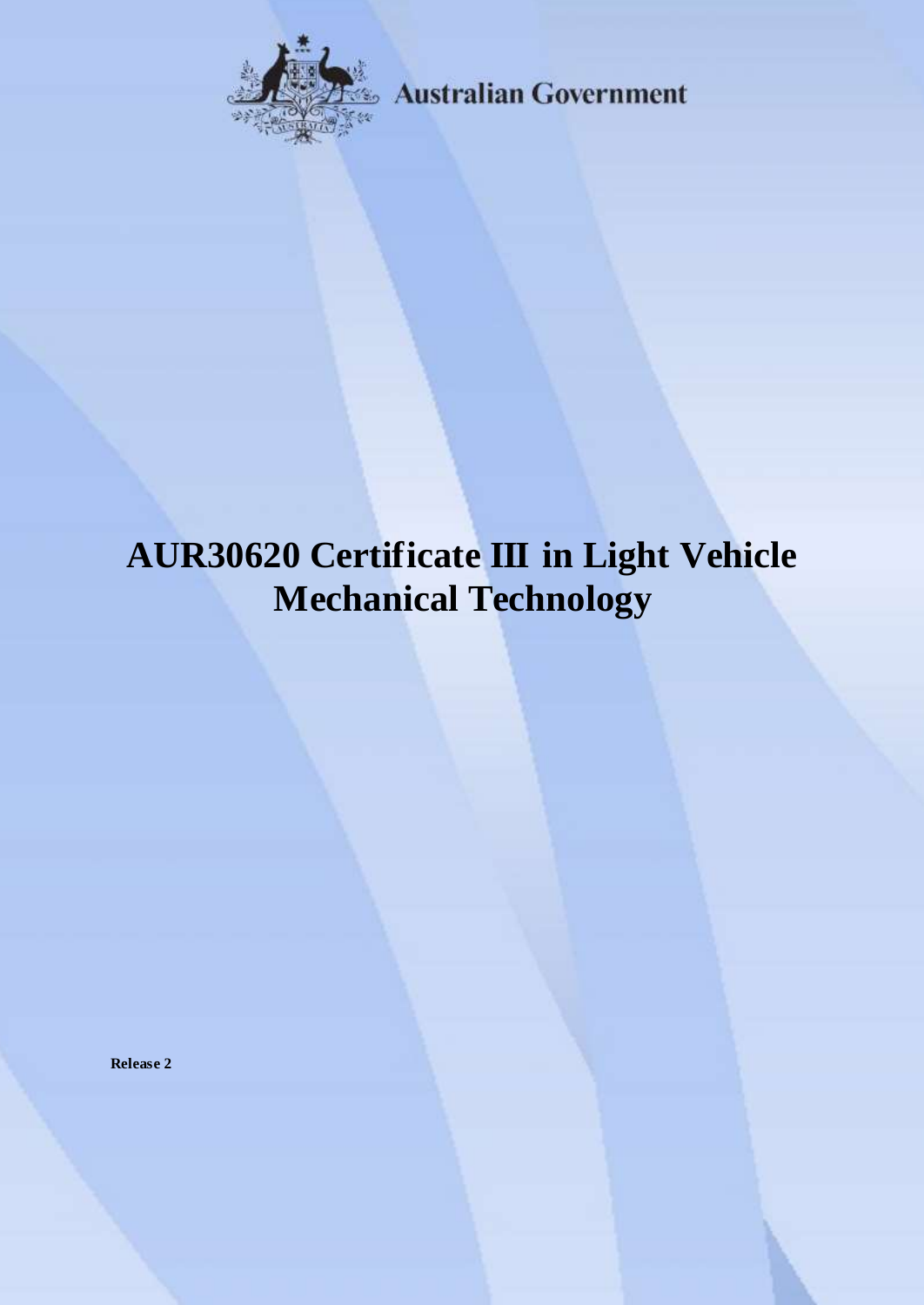## **AUR30620 Certificate III in Light Vehicle Mechanical Technology**

| <b>Release</b> | <b>Comments</b>                                                                                             |
|----------------|-------------------------------------------------------------------------------------------------------------|
| Release 1      | This version first released with AUR Automotive Retail, Service<br>and Repair Training Package Version 6.0  |
| Release 2      | This version first released with AUR Automotive Retail, Service<br>and Repair Training Package Version 6.1. |
|                | The following elective units of competency have been deleted as<br>directed by the AISC:                    |
|                | • AURTTL006 Install LNG fuel systems.                                                                       |
|                | The above training products were identified as having zero<br>enrolments over a three year period.          |

## **Modification History**

## **Qualification Description**

This qualification reflects the role of individuals who perform a broad range of tasks on a variety of light vehicles in the automotive retail, service and repair industry.

No licensing, legislative or certification requirements apply to this qualification at the time of publication.

## **Entry Requirements**

Nil.

## **Packaging Rules**

### **Total number of units = 36**

**20 core units**, plus

**16 elective units**, of which:

- all **16** units may be from the elective units listed below
- up to **6** units may be from a Certificate II qualification or above in this Training Package or another endorsed Training Package or accredited course.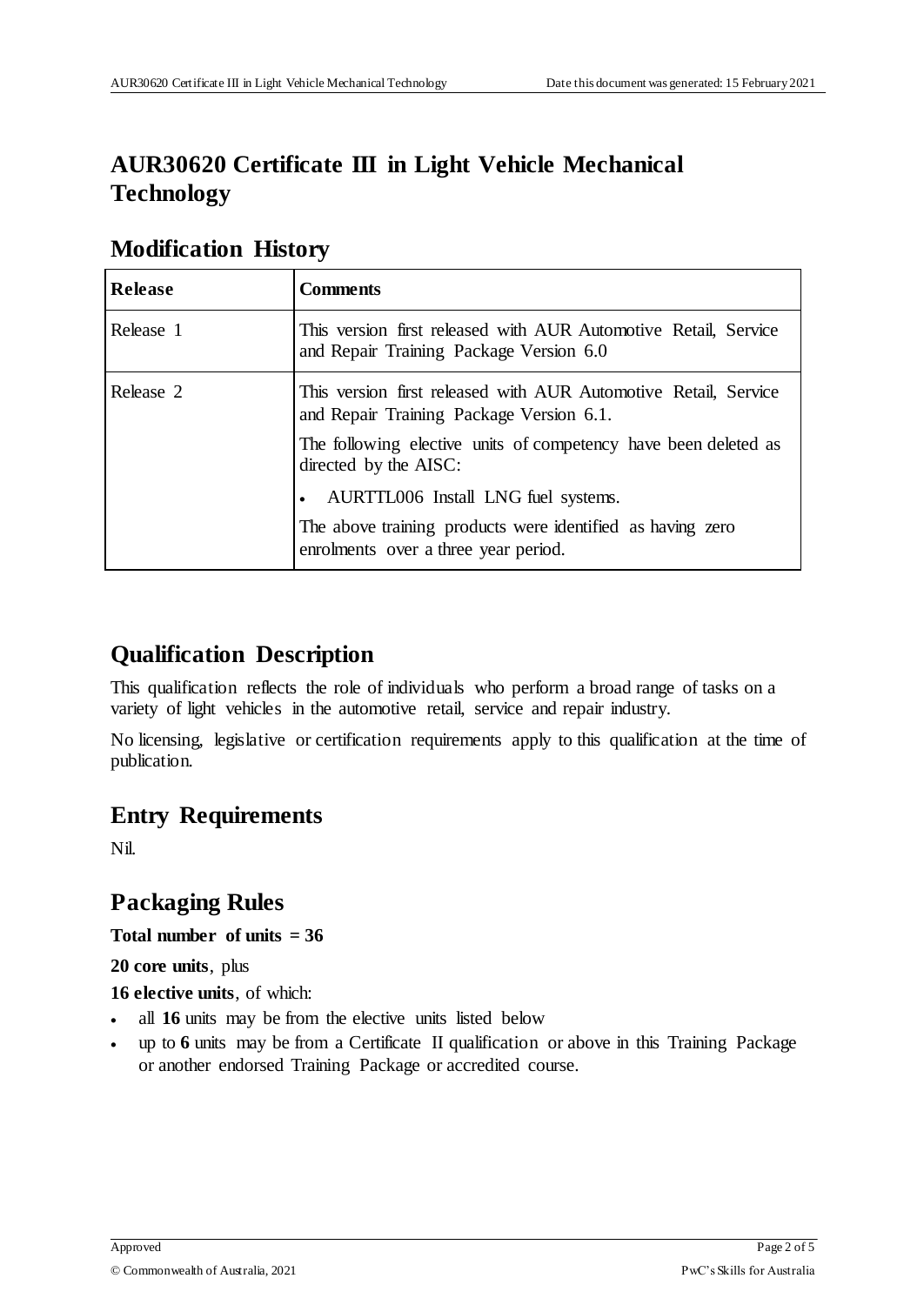Elective units chosen must be relevant to the work environment and the qualification, maintain the overall integrity of the AQF alignment, not duplicate the outcome of another unit chosen for the qualification, and contribute to a valid vocational outcome.

#### **Core Units**

AURAEA002 Follow environmental and sustainability best practice in an automotive workplace AURASA102 Follow safe working practices in an automotive workplace AURETR112 Test and repair basic electrical circuits AURETR123 Diagnose and repair spark ignition engine management systems AURETR125 Test, charge and replace batteries and jump-start vehicles AURETR129 Diagnose and repair charging systems AURETR130 Diagnose and repair starting systems AURETR131 Diagnose and repair ignition systems AURLTD104 Diagnose and repair light vehicle steering systems AURLTB103 Diagnose and repair light vehicle hydraulic braking systems AURLTD105 Diagnose and repair light vehicle suspension systems AURLTE102 Diagnose and repair light vehicle engines AURLTZ101 Diagnose and repair light vehicle emission control systems AURTTA104 Carry out servicing operations AURTTA118 Develop and carry out diagnostic test strategies AURTTB101 Inspect and service braking systems AURTTC103 Diagnose and repair cooling systems AURTTE104 Inspect and service engines AURTTF101 Inspect and service petrol fuel systems AURTTK102 Use and maintain tools and equipment in an automotive workplace

#### **Elective Units**

AURACA101 Respond to customer needs and enquiries in an automotive workplace AURAFA103 Communicate effectively in an automotive workplace AURETD011 Diagnose and repair electronically controlled steering systems AURETH002 Service and maintain battery electric vehicles\* AURETH011 Depower and reinitialise hybrid electric vehicles AURETH012 Service and maintain electrical components in hybrid electric vehicles AURETH101 Depower and reinitialise battery electric vehicles AURETR010 Repair wiring harnesses and looms AURETR011 Install basic ancillary electrical systems and components AURETR028 Diagnose and repair instruments and warning systems AURETR032 Diagnose and repair automotive electrical systems AURETR120 Diagnose and repair network electronic control systems AURETR122 Diagnose and repair vehicle dynamic control systems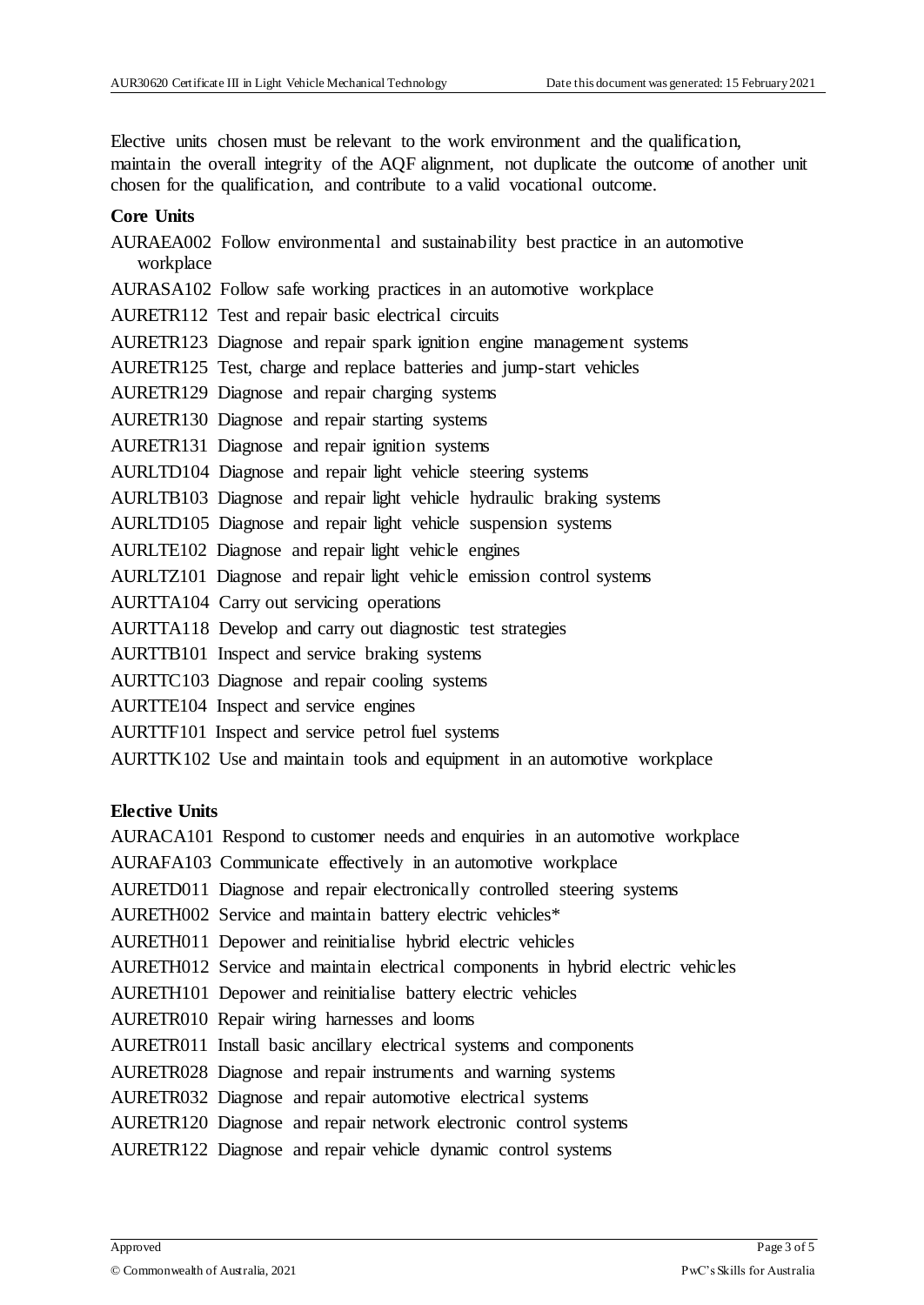AURETR124 Diagnose and repair compression ignition engine management systems AURETR143 Diagnose and repair electronic body management systems AURETR144 Diagnose and repair integrated engine and transmission management systems AURETR149 Apply knowledge of ADAS technology to vehicle pre-repair scans AURETR236 Diagnose and repair electronically controlled suspension systems AURETU103 Service air conditioning and HVAC systems AURETU104 Diagnose and repair air conditioning and HVAC components AURETU105 Retrofit automotive and modify air conditioning and HVAC systems AURLTD001 Select and install performance enhanced suspension system products AURLTD002 Service and repair light vehicle lift assisted suspension systems AURLTD106 Carry out light vehicle wheel alignment operations AURLTE001 Remove and install light vehicle engine assemblies AURLTF101 Diagnose and repair light vehicle mechanical fuel injection systems AURLTF102 Diagnose and repair light vehicle diesel fuel injection systems AURLTJ011 Select light vehicle tyres and wheels for specific applications AURLTJ102 Remove, inspect, repair and refit light vehicle tyres and tubes AURLTJ113 Remove, inspect and refit light vehicle wheel and tyre assemblies AURLTQ101 Diagnose and repair light vehicle final drive assemblies AURLTQ102 Diagnose and repair light vehicle drive shafts AURLTX101 Diagnose and repair light vehicle manual transmissions AURLTX102 Diagnose and repair light vehicle automatic transmissions AURLTX103 Diagnose and repair light vehicle clutch systems AURTTA009 Carry out mechanical pre-repair operations AURTTA017 Carry out vehicle safety inspections AURTTA105 Select and use bearings, seals, gaskets, sealants and adhesives AURTTB013 Machine brake drums and brake disc rotors AURTTB015 Assemble and fit braking system components AURTTC001 Inspect and service cooling systems AURTTD002 Inspect and service steering systems AURTTD004 Inspect and service suspension systems AURTTF102 Inspect and service diesel fuel injection systems AURTTF105 Diagnose and repair engine forced-induction systems AURTTF106 Diagnose and repair petrol carburettor systems AURTTJ011 Balance wheels and tyres AURTTK001 Use and maintain measuring equipment in an automotive workplace AURTTL003 Install CNG fuel systems AURTTL007 Inspect and service LPG fuel systems AURTTL009 Install LPG fuel systems AURTTL104 Inspect and service LNG fuel systems AURTTL105 Diagnose and repair LNG fuel systems